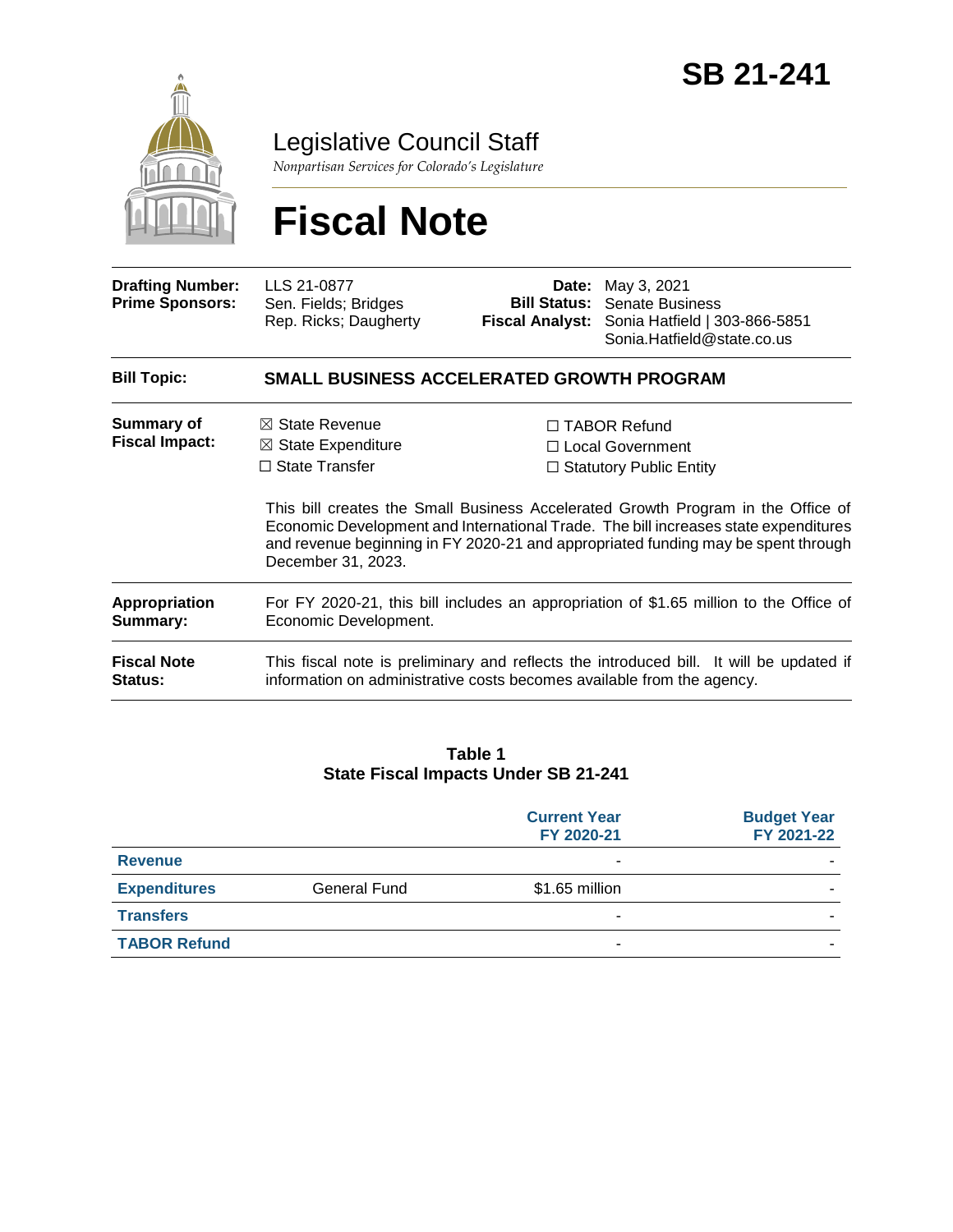# **Summary of Legislation**

The bill creates the Small Business Accelerated Growth Program in the Office of Economic Development and International Trade (OEDIT) to provide business development support to businesses with fewer than 19 employees.

**Small Business Accelerated Growth Program**. On or before September 1, 2021, OEDIT is required to develop a marketing initiative to promote the program in target areas, in coordination with local, state, and federal partners. OEDIT must publish on its website the eligibility criteria for businesses to participate by October 2021, select participants by December 2022, and disburse grants by December 2023. In order to provide business development support, the office may utilize existing infrastructure, including using trained and certified private contractors. The businesses selected have one year to use the support offered by the program. In addition, \$1.35 million in grants from the Colorado Startup Loan Fund, conditional upon the passage of House Bill 21-1288, must be awarded to participants who complete the program.

**Reporting.** Beginning in July 2020 until July 2024, OEDIT is required to submit annual reports to the Governor's Office and the General Assembly detailing the use of the funds and the businesses participating in the program.

#### **State Revenue**

This bill potentially increases state revenue from gifts, grants, or donations; however, no sources have been identified at this time. Gifts, grants, and donations are exempt from TABOR revenue limits.

#### **State Expenditures**

Beginning in FY 2020-21, state expenditures will increase in OEDIT by a total of \$1.65 million to administer and implement the Small Business Accelerated Growth Program. Any money not used remains available for expenditure until December 31, 2023. As outlined in the bill, OEDIT will use \$1.5 million to administer and implement the program, including for hiring FTE and consultants to support program participants in marketing, operations, finance, access to capital, and other business development activities. The remaining \$150,000 will be used for the marketing initiative.

In addition, the bill specifies the allocation of \$1.35 million in grants to program participants, conditional upon the passage of HB 21-1288. Funding for the Colorado Startup Loan Fund is appropriated through HB 21-1288.

#### **Effective Date**

The bill takes effect upon signature of the Governor, or upon becoming law without his signature.